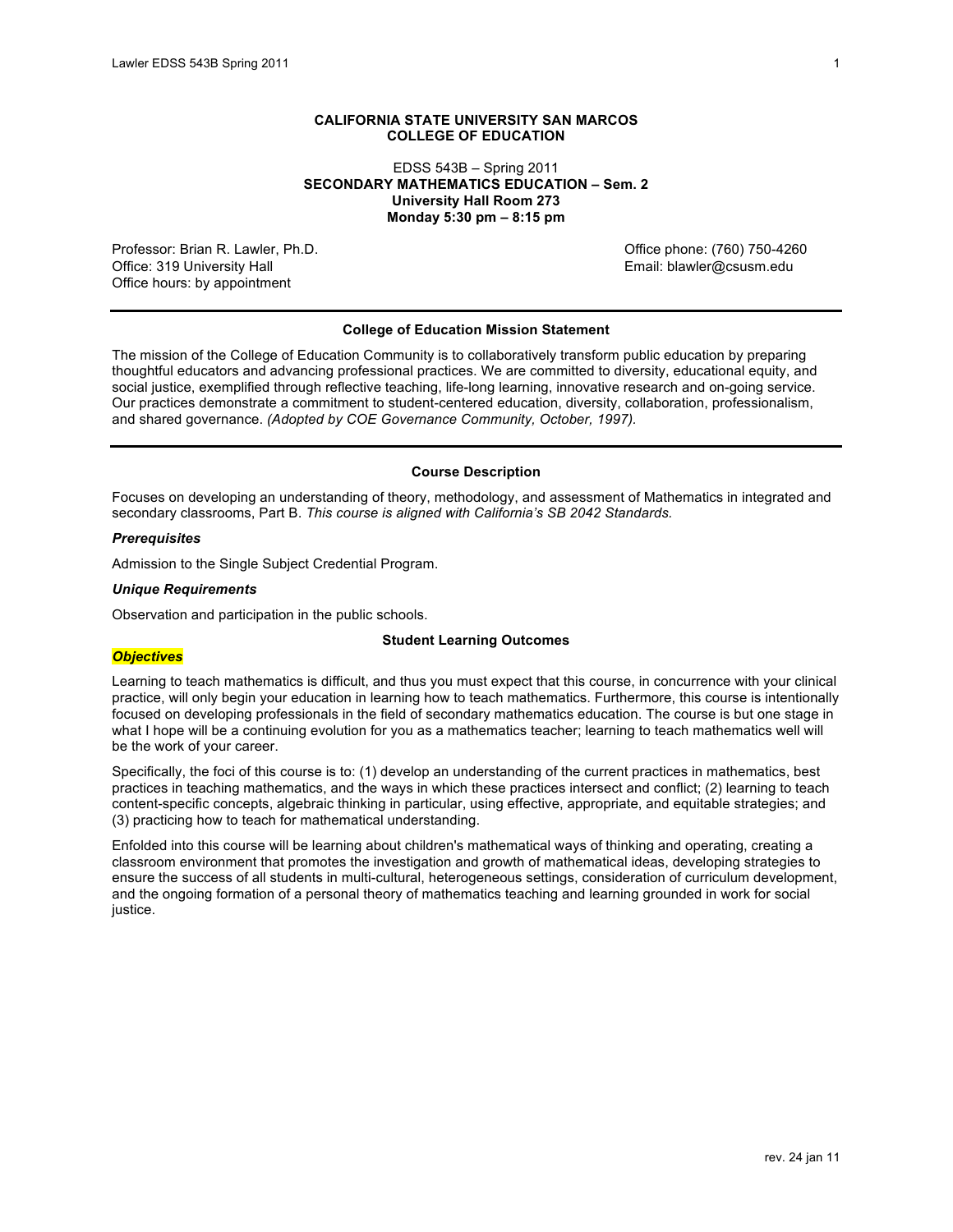# *Teacher Performance Expectation (TPE) Competencies*

The course objectives, assignments, and assessments have been aligned with the CTC standards for Single Subject Credential (Mathematics). This course is designed to help teachers seeking the California Single Subject Credential (Mathematics) to develop the skills, knowledge, and attitudes necessary to assist schools and district in implementing effective programs for all students. The successful candidate will be able to merge theory and practice in order to realize a comprehensive and extensive educational program for all students.

- The following TPEs are given primary emphases:
	- TPE 1b Subject Specific Pedagogical Skills for Single Subject Teaching (Mathematics)<br>TPE 2 Monitoring Student Learning During Instruction
		- Monitoring Student Learning During Instruction

The following TPEs are given secondary emphases:

- TPE 3 Interpretation and use of assessments<br>TPE 4 Making content accessible
- TPE 4 Making content accessible<br>TPE 5 Student engagement
- Student engagement
- TPE 6c Developmentally appropriate practices in grades 9-12
- TPE 6d Developmentally appropriate teaching practices for special education: teaching the special education population in the general education environment
- TPE 7 Teaching English learners
- 
- TPE 8 Learning about students<br>TPE 9 Instructional planning TPE 9 Instructional planning<br>TPE 10 Instructional time
- TPE 10 Instructional time<br>TPE 11 Social environme
- TPE 11 Social environment<br>TPE 13 Professional growth
- Professional growth
- TPE 14 Educational technology in teaching and learning
- TPE 15 Social justice and equity

# *California Teacher Performance Assessment (TPA)*

Beginning July 1, 2008 all California credential candidates must successfully complete a state-approved system of teacher performance assessment (TPA), to be embedded in the credential program of preparation. At CSUSM this assessment system is called the CalTPA or the TPA for short.

To assist your successful completion of the TPA a series of informational seminars are offered over the course of the program. TPA related questions and logistical concerns are to be addressed during the seminars. Your attendance to TPA seminars will greatly contribute to your success on the assessment.

Additionally, COE classes use common pedagogical language, lesson plans (lesson designs), and unit plans (unit designs) in order to support and ensure your success on the TPA and more importantly in your credential program.

The CalTPA Candidate Handbook, TPA seminar schedule, and other TPA support materials can be found on the COE website: http://www.csusm.edu/coe/ClinicalPractice/HandbookSS.html

#### *Students with Disabilities Requiring Reasonable Accommodations*

Students with disabilities who require reasonable accommodations must be approved for services by providing appropriate and recent documentation to the Office of Disable Student Services (DSS). This office is located in Craven Hall 5205, and can be contacted by phone at (760) 750-4905, or TTY (760) 750-4909. Students authorized by DSS to receive reasonable accommodations should meet with their instructor during office hours or, in order to ensure confidentiality, in a more private setting.

#### *Authorization to Teach English Learners*

This credential program has been specifically designed to prepare teachers for the diversity of languages often encountered in California public school classrooms. The authorization to teach English learners is met through the infusion of content and experiences within the credential program, as well as additional coursework. Students successfully completing this program receive a credential with authorization to teach English learners. *(Approved by CCTC in SB 2042 Program Standards, August 02)*

#### **Course Requirements**

#### *Required Texts*

Abbot, E. A. (1992). *Flatland: A romance of many dimensions.* Dover. (Originally published in 1884.)

Cohen, E. G. (1994). *Designing groupwork: Strategies for the heterogeneous classroom*. New York: Teachers College Press. [purchased for fall 2010]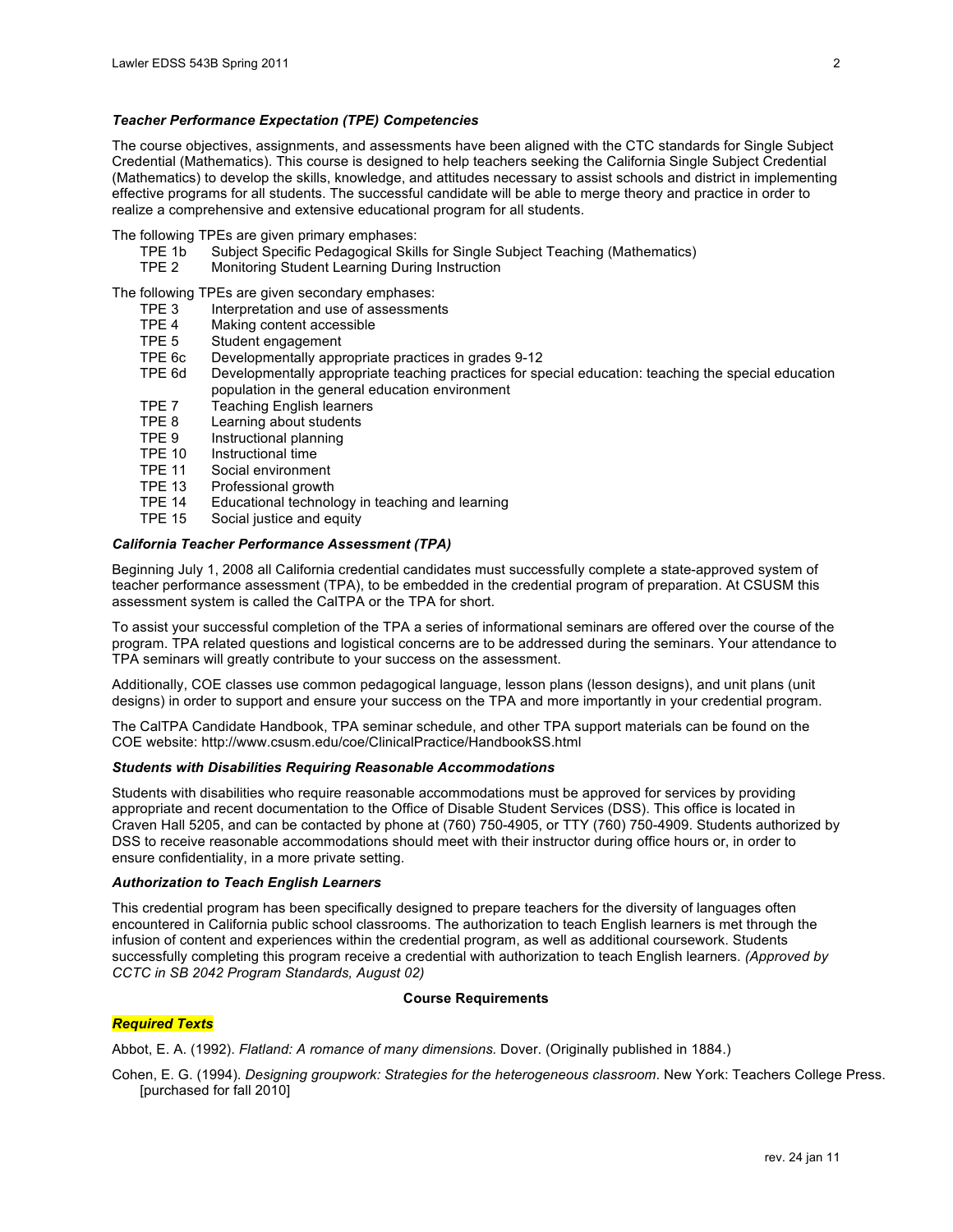Driscoll, M. J. (2007). *Fostering geometric thinking: A guide for teachers, grades 5-10*. Portsmouth, N.H.: Heinemann.

- Fendel, D. M., Resek, D., Alper, L., & Fraser, S. (1997). *Interactive Mathematics Program Year 3: The Orchard Hideout Teacher's Guide*. Berkeley: Key Curriculum Press. [purchase by phone, view online http://www.keypress.com/x5480.xml]
- National Council of Teachers of Mathematics (2009). *Focus in high school mathematics: Reasoning and sensemaking*. Reston, VA: Author. [purchased for fall 2010]
- \*\*\*Several other readings are required and will be made available for download.

#### *Recommended Texts*

- Boaler, J. (2008). *What's math got to do with it?: Helping children learn to love their most hated subject—and why it's important for America*. New York: Viking.
- California Department of Education (2005). *Mathematics framework for California public schools: Kindergarten through grade twelve*. Sacramento, CA: Author. This document can be found at http://www.cde.ca.gov/ci/ma/cf/index.asp.
- Carr, J., Carroll, C., Cremer, S., Gale, M., Lagunoff, R., Sexton, U. (2009). *Making mathematics accessible to English learners*. San Francisco: WestEd.
- National Council of Teachers of Mathematics (2000). *Principles and standards for school mathematics*. Reston, VA: Author. An overview of this document can be found at http://standards.nctm.org/ (NCTM members have free and full access).

STAR Test Blueprints for Standards Items: http://www.cde.ca.gov/ta/tg/sr/blueprints.asp

#### *Key Assignments*

*1. Weekly Homework (30%)* – Each week, teacher candidates will be assigned to read, respond to readings, and prepare some mathematical investigation. Each of these are assigned to prepare students for classroom discussion and activity during the next course session. As such, it is critical that they are completed on time. The specifics of each weekly assignment will be provided in class. Work is to be submitted online in the Cougar Course; in addition, responses are to be brought to class in hard copy.

*2. PBL Unit Project (30%)* – Working individually, with a partner or small teams, and as a full community, students will propose and develop a Project-Based Learning unit in conjunction with a teacher from High Tech High – North County (HTHNC). This project will emerge, develop, and flow in an organic manner, one that is very reflective of the real work of a professional learning community that may exist within the mathematics department of a school site. Each student will be responsible for full participation in the activities to develop the unit, and for the development of approximately 2-3 one-day lesson scripts. The lesson scripts that will be developed include defining the mathematical task for that lesson, as well as a homework assignment that prepares students for the lesson, or follows up the lesson (to be decided).

*3. Student Interview (15%)* – In the early stages of the HTHNC Project, students will design prompts and/or a task in order to conduct a clinical interview with a student from one of the project classrooms. This interview protocol will be designed to inquire into the student's geometric ways of thinking. The purposes of this activity are to begin thinking about students' mathematical understanding, to learn how to effectively pose questions and interpret the meaning of students' answers, and to provide you with an opportunity to interact with students about mathematics.

*4. Classroom Observations (15%)* – During the HTHNC Project, students will observe the cooperating teacher's classroom 3 times. Data will be collected and reflected upon. This data will inform changes to the observed lesson plans.

*5. Personalized Project (10%)* – This final assignment is intended to encourage the study of a topic in mathematics education of personal interest. Students will share their learnings with classmates in a semester-concluding "Ignite" style <http://ignite.oreilly.com> presentation. Some students will center this project based upon their experiences at the Greater San Diego Math Council annual meeting, taking place in San Diego, 4-5 February 2011.

### *Grading Standards*

Course grades will be based on the following grading scale:

| A | 1.1.1.1                              | Excellent            | $\cdots$ | 90     | $\sim$                   | 100%          |
|---|--------------------------------------|----------------------|----------|--------|--------------------------|---------------|
| B | 1.1.1                                | Above Average        | $\cdots$ | 80     | $\overline{\phantom{m}}$ | 89%           |
| C | $\ldots$ . The set of $\mathbb{R}^n$ | Average              | $\cdots$ | 70     | $\overline{\phantom{0}}$ | 79%           |
| D | 1.1.1.                               | <b>Below Average</b> | $\cdots$ | $60 -$ |                          | 69%           |
| E |                                      | Failing              |          |        |                          | less than 60% |

I assign grades to individual assignments based on the following interpretation: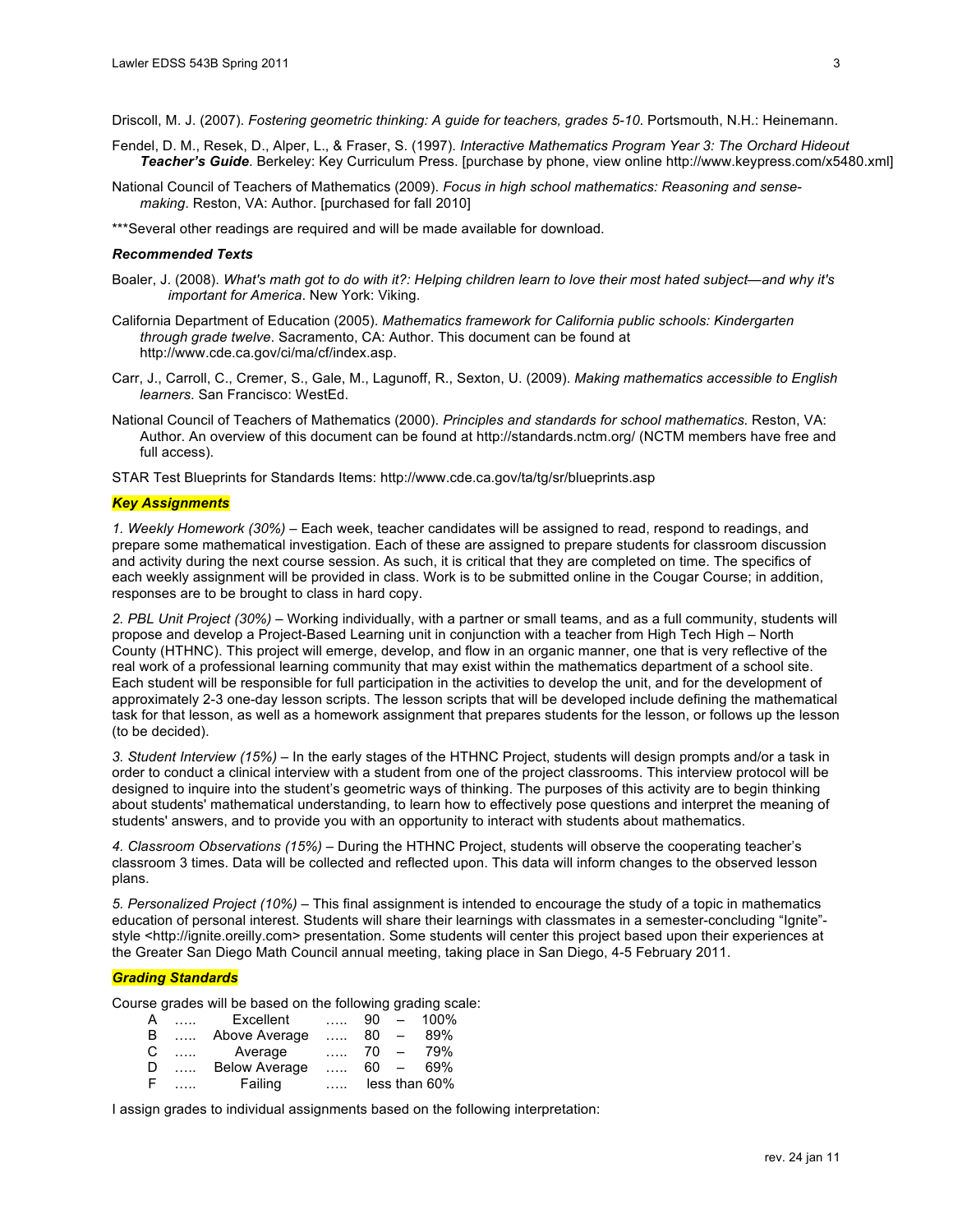- B ….. achieves expectations/purpose of the assignment;
- A ….. and impresses in some manner;
- C ….. falls short of the assignment expectations in some way.
- Please remember that a *B* is not for *B*ad.

Unless *prior arrangements* have been agreed to with the instructor, work submitted late, but within one week of the due date will be reduced by one letter grade, and work received over one week late will receive no credit.

# *College of Education Attendance Policy*

Due to the dynamic and interactive nature of courses in the College of Education, all students are expected to attend all classes and participate actively. At a minimum, students must attend more than 80% of class time, or s/he may not receive a passing grade for the course at the discretion of the instructor. *Individual instructors may adopt more stringent attendance requirements*. Should the student have extenuating circumstances, s/he should contact the instructor as soon as possible. *(Adopted by the COE Governance Community, December, 1997).*

*Attendance and Participation:* Due to the fast paced and highly interactive nature of the course, regular attendance and full participation are expected. Learning is difficult. It is even more difficult, if not impossible, if one is not present for and engaged in the process. Therefore, the above COE Attendance Policy is amplified as follows:

- Missing more than one class meeting will result in the reduction of one letter grade.
- Arriving late or leaving early on more than two occasions will result in the reduction of one letter grade.

You are expected to inform the instructor *prior* to an absence.

#### *All-University Writing Requirement*

All CSU students must demonstrate competency in writing skills as a requirement for graduation. At California State University San Marcos, students complete the graduation writing assessment through the All-University Writing Requirement. This requirement mandates that every course at the University must have a writing component of at least 2,500 words (approximately 10 pages). The assignments for this course meet this requirement.

# *CSUSM Academic Honesty Policy*

"Students will be expected to adhere to standards of academic honesty and integrity, as outlined in the Student Academic Honesty Policy. All written work and oral presentation assignments must be original work. All ideas/materials that are borrowed from other sources must have appropriate references to the original sources. Any quoted material should give credit to the source and be punctuated with quotation marks.

Students are responsible for honest completion of their work including examinations. There will be no tolerance for infractions. If you believe there has been an infraction by someone in the class, please bring it to the instructor's attention. The instructor reserves the right to discipline any student for academic dishonesty in accordance with the general rules and regulations of the university. Disciplinary action may include the lowering of grades and/or the assignment of a failing grade for an exam, assignment, or the class as a whole."

Incidents of Academic Dishonesty will be reported to the Dean of Students. Sanctions at the University level may include suspension or expulsion from the University. Consult the University catalog for further questions about academic honesty.

*Plagiarism:* As an educator, it is expected that each student will do his/her own work, and contribute equally to group projects and processes. Plagiarism or cheating is unacceptable under any circumstances. If you are in doubt about whether your work is paraphrased or plagiarized see the Plagiarism Prevention for Students website http://library.csusm.edu/plagiarism/index.html. When relying on supporting documents authored by others, cite them clearly and completely using American Psychological Association (APA) manual, 6<sup>th</sup> edition.